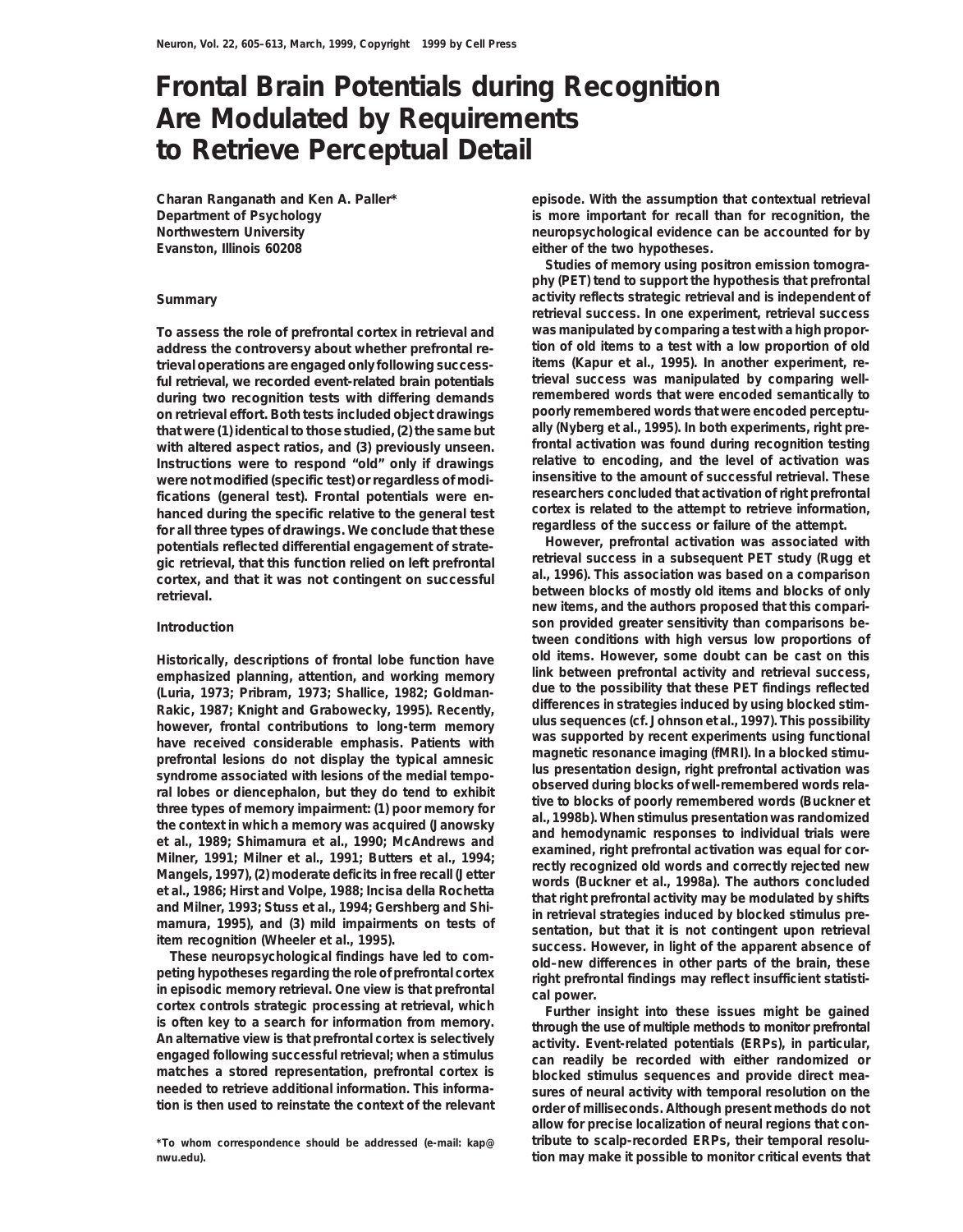

## **Figure 1. Stimulus Types**

**Sample pictures illustrate each condition. For old/same pictures (top), the correct response is "old" in both tests. For old/different pictures (middle), the correct response is "old" in the general test and "new" in the specific test. For new pictures (bottom), the correct response is "new" in both tests.**

**are too brief to elicit a reliable hemodynamic response. modified aspect ratios (old/different), and one-third of Furthermore, ERP and hemodynamic methods may pro- which were new. In the general test, participants were vide complementary sources of evidence regarding the instructed to endorse all studied pictures as old, regardrole of prefrontal regions in memory retrieval, due to less of whether they had been modified. In the specific the fact that the two methods are subject to different test, participants were instructed to endorse identical limitations and are sensitive to different subsets of neu- pictures as old and to endorse modified old pictures ral activity (Roskies, 1994; Posner and Raichle, 1995, and unstudied pictures as new. Because the specific and associated commentaries; Kutas and Dale, 1997; test placed greater demands on effortful retrieval of per-Rugg, 1998). ceptual detail than did the general test, we were able**

**idea that right prefrontal activity is sensitive to retrieval to retrieval effort, as well as whether this activity was success (Wilding and Rugg, 1996). Participants first contingent upon retrieval success. heard spoken words. They then read words and made** an old/new judgment for each word. For each old word, Results **they also judged whether it had been spoken in a male or female voice at study. An ERP recorded over right Behavioral Results frontal scalp locations was enhanced for recognized old Mean recognition scores and reaction times for correct words that were attributed to the correct voice. The responses are shown in Table 1. An analysis of variance authors interpreted these findings as evidence that right (ANOVA) for old pictures revealed that recognition was frontal brain regions were involved in effortful retrieval reliably more accurate for old/same than old/different of perceptually detailed source-specifying information, pictures (F[1,11]** 5 **11.30, p** , **0.006). Accuracy was** which is thought to characterize successful episodic also higher in the general test than in the specific test **memory retrieval (Tulving, 1983; Johnson et al., 1993). (F[1,11]** 5 **71.28, p** , **0.001). This difference in accuracy**

**ERP effects (Wilding and Rugg, 1996) and event-related old pictures (F[1,11]** , **1) and averaged 17.5%. Accuracy fMRI results showing that right frontal activity did not for new pictures did not differ between the general and differ between old and new words (Buckner et al., 1998a)** specific tests (F[1,11]  $\le$  1). **can be interpreted in several ways. First, ERP measures Reaction time results mirrored those for recognition may be more sensitive than hemodynamic measures to right frontal activity associated with retrieval success.** Another possibility is that the source recognition test employed by Wilding and Rugg (1996) required more recollection of detailed perceptual information than did<br>the recognition test used by Buckner and colleagues<br>(1998a), and that right frontal activity is associated with **(1998a), and that right frontal activity is associated with Accuracy (% correct) retrieval success when detailed recollection is required.**

In the present experiment, we sought to clarify these issues by monitoring brain potentials during two recog**nition tests with identical study and test items but dif- Reaction time (ms)** fering retrieval demands. In each test, participants viewed line drawings of objects (Figure 1), one-third of which were identical to those viewed in the study phase<br>
(old/same), one-third of which were old pictures with

**Evidence from one ERP study appears to support the to assess whether frontal brain activity was sensitive**

**The apparent discrepancy between these right frontal between the two tests was similar for the two types of**

| Table 1. Recognition Performance as a Function of Stimulus<br>Type and Test Condition |                        |                        |                        |
|---------------------------------------------------------------------------------------|------------------------|------------------------|------------------------|
| Measure and Test<br>Condition                                                         | <b>Stimulus Type</b>   |                        |                        |
|                                                                                       | Old/Same               | Old/Different          | <b>New</b>             |
| Accuracy (% correct)                                                                  |                        |                        |                        |
| General Test<br>Specific Test                                                         | 96.2(0.8)<br>81.0(2.2) | 90.0(1.9)<br>69.9(4.2) | 96.0(1.2)<br>96.1(0.7) |
| Reaction time (ms)                                                                    |                        |                        |                        |
| General Test<br>Specific Test                                                         | 830 (30)<br>1058 (44)  | 899 (58)<br>1101 (50)  | 901 (51)<br>908 (48)   |
| SEM in parentheses.                                                                   |                        |                        |                        |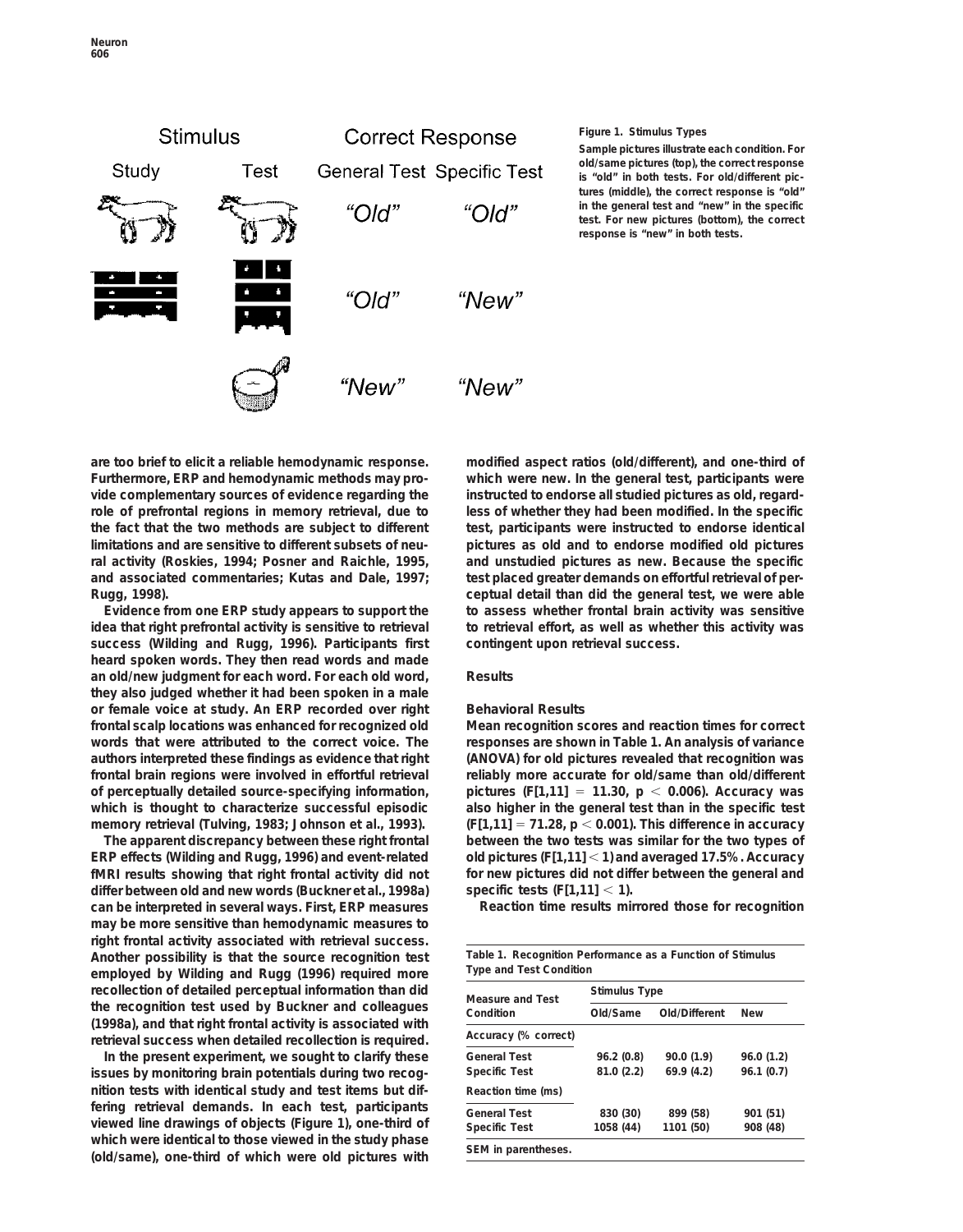

**Figure 2. ERPs to Old and New Pictures**

**ERPs from all scalp locations are arranged topographically, as viewed from above, with frontal locations at top. Solid lines show responses to old pictures; dotted lines show responses to new pictures.**

**p** 5 **0.023). Responses were also faster in the general pictures, as would be predicted if the potentials re**test than in the specific test  $(F[1,11] = 44.60, p < 0.001)$ . **flected frontal retrieval operations engaged irrespective The influence of test condition on reaction time was of retrieval success.** similar for the two types of old pictures  $(F[1,11] < 1)$ **and averaged 215 ms. Reaction time for new pictures ERP Results did not differ between the general and specific tests Brain potentials to old and new pictures are shown in**

We planned a set of initial ERP comparisons based on new effect was qualitatively similar for old/same and old/  $(Paller, 1993; Johnson, Jr., 1995; Rug, 1995). Given *picture* statements that for new pictures  $(F[1,11] = 42.50, p < 0.001$ .$ **that these effects were often maximal at parietal scalp and F[1,11]** 5 **16.91, p** 5 **0.002, respectively). Moreover, locations, one analysis focused on midline parietal re- ERPs from 300 to 500 ms were more positive for old/** sults. We predicted that the magnitude of the parietal same than for old/different pictures ( $F[1,11] = 6.78$ ,  $p =$ **old–new ERP difference would be greater for old/same 0.025). than for old/different pictures due to their closer corre- The scalp topography of the old–new effect was respondence to studied pictures. An additional analysis markably similar for the two types of old pictures, as of right frontal old–new effects was conducted to allow shown in Figure 3B. To verify this impression, an ANOVA comparisons to be made with prior results linking such was performed on data from all electrode locations useffects to episodic recollection (e.g., Wilding and Rugg, ing mean amplitudes from 300 to 500 ms, normalized 1996, 1997a; Schloerscheidt and Rugg, 1997; Wilding, by the vector length method so that the topographic analy-1999). The comparisons most closely tied to the ratio- sis would be independent of amplitude differences (Mcnale for our experiment were between the specific and Carthy and Wood, 1985). The stimulus type by location general test conditions, and we hypothesized that these interaction was not statistically significant (F[20,220]** , **1), differences would appear at frontal scalp locations. We suggesting that the same configuration of intracranial sought to determine whether this ERP effect was appar- generators was active during this period for old/same ent only for old pictures, as would be predicted if the and old/different pictures.**

**accuracy. Reaction times were significantly faster for potentials reflected frontal retrieval operations engaged old/same than for old/different pictures (F[1,11]** 5 **7.03, only after successful retrieval, or for both old and new**

**(F[1,11]** , **1). Figure 2. An enhanced positivity in ERPs to old pictures** was apparent from  $\sim$ 200 to 500 ms after stimulus onset, **ERP Analysis Strategy** *particularly at central and parietal locations. This old–* **results from prior studies. First, we analyzed ERP differ- different pictures (Figure 3A). Specifically, at the midline ences between old and new pictures, as effects of this parietal scalp location, mean amplitudes from 300 to 500 sort have been observed in prior ERP studies of memory ms were more positive for old/same and old/different**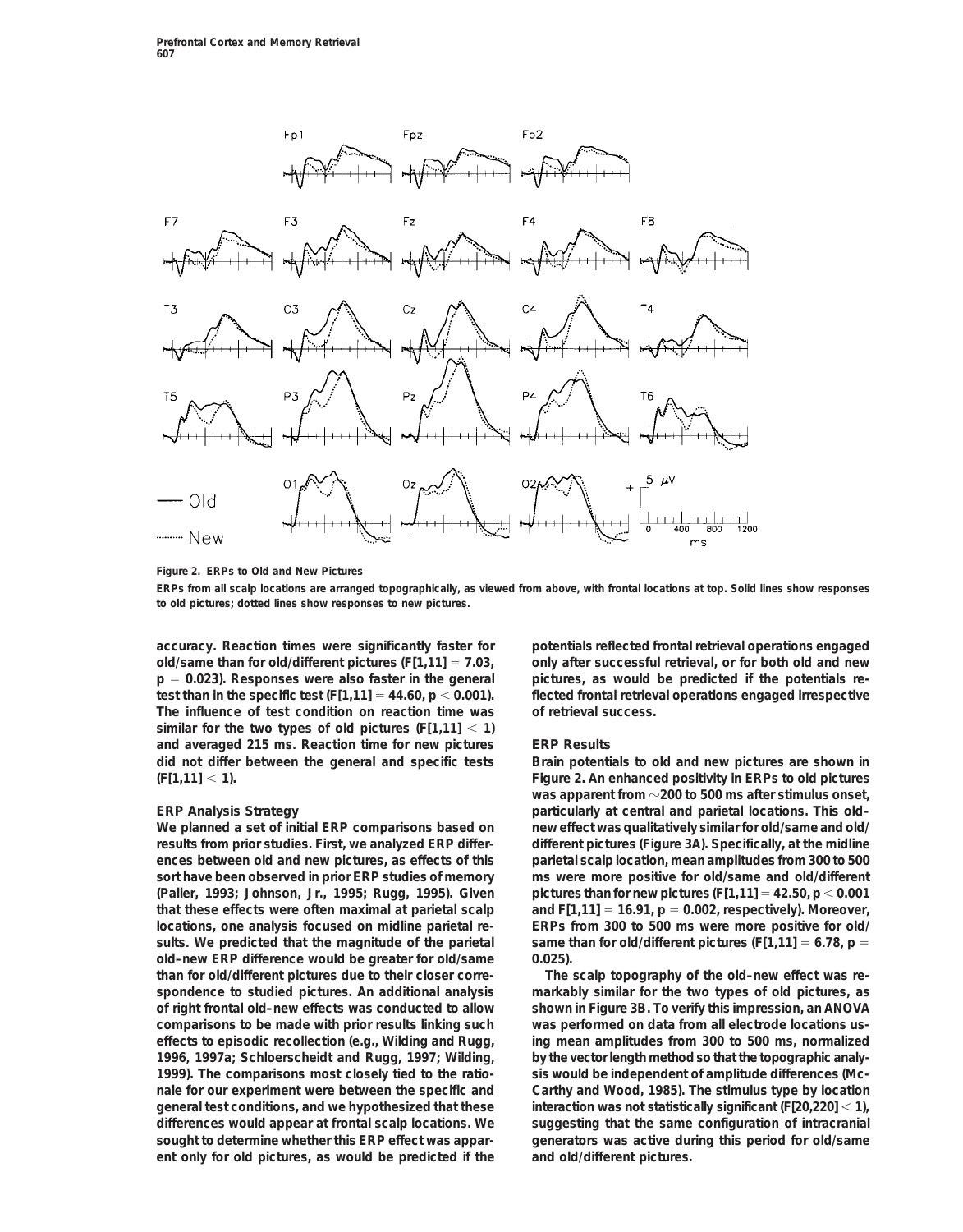

**Figure 3. Old–New ERP Effects for Both Types of Old Pictures**

**(A) Midline parietal ERPs are shown for old/ same pictures (solid), old/different pictures (dashed), and new pictures (dotted).**

**(B) Topographic maps of the old–new ERP differences, computed by a surface spline interpolation, display a centroparietal maximum. Mean amplitude differences were measured from 300 to 500 ms. Each small circle represents an electrode location on a schematic head, as viewed from above.**

**In addition, a right frontal old–new difference was ob- effects were particularly prominent at anterior scalp loserved at a longer latency. As shown in Figure 4, this cations, where ERPs to pictures presented in the spe**later old–new difference was larger during the general cific test were more positive than ERPs to pictures pre**test than during the specific test. To quantify this effect, sented in the general test. In contrast, test effects were mean amplitudes were measured from 900 to 1100 ms. minimal at posterior scalp locations. A topographic map At the right lateral frontal location, ERPs to old pictures of the test effect, measured over the 500–1200 ms interwere significantly more positive than those to new pic- val at each electrode location, clearly demonstrates the** tures during the general test (F[1,11] = 7.57, p = 0.019) left frontal distribution of the effect (Figure 6A). but not the specific test (F[1,11] < 1). The amplitude of In one analysis of the test effect, mean ERP amplitude **the old–new difference in the general test was larger at measurements over the 500–1200 ms interval from left the right compared to the left lateral frontal location and right frontal electrode locations were submitted to (1.12** m**V versus 0.24** m**V, respectively), although this an ANOVA with four factors: test (specific, general), stimhemispheric asymmetry was not statistically significant ulus type (old/same, old/different, new), location (ante-**

tests are shown in Figure 5. We refer to ERP differences test than during the general test (F[1,11] = 11.15,  $p =$ between the two test conditions as test effects. Test 0.007). In addition, a significant test by hemisphere inter-



**for analyses of test effects. ERPs from the right lateral frontal electrode are compared across the** specific and general tests for old pictures (solid) and new pictures

**(F[1,11]** 5 **3.38, p** 5 **0.093). rior frontal, midfrontal, lateral frontal), and hemisphere. ERPs averaged separately for the specific and general ERPs were significantly more positive during the specific action (F[1,11]** = 6.27,  $p = 0.029$ ) indicated that the test **effect was larger at left than at right frontal locations. The only other significant effect in this analysis was a** test by stimulus type by location interaction  $(F[4,44] =$ **3.51, p** 5 **0.02), which reflected the finding that the maximal test effect was recorded at the left lateral frontal location for old/same and new pictures but at the left midfrontal location for old/different pictures. However, analyses on normalized data (see below) are more appropriate for topographic comparisons of this sort.**

**Given that the amplitude of the overall test effect was maximal at the left lateral frontal location (Figure 6A), additional analyses were conducted on recordings from this scalp location. Specific–general differences were analyzed in consecutive 100 ms epochs from 0 to 1200 ms. Significant differences were found in each epoch from 500 to 1200 ms (Fs[1,11)** . **5.02, ps** , **0.05), with marginal trends from 300 to 500 ms**  $(F[1, 11] = 4.43)$  $p = 0.059$  and  $F[1,11] = 3.62$ ,  $p = 0.084$ ). These results **Figure 4. Right Frontal ERPs to Old and New Pictures Figure 4. Right Frontal ERPs to Old and New Pictures For analyses of test effects.** 

**(dotted). analyzed separately for each stimulus type (Figure 6B).**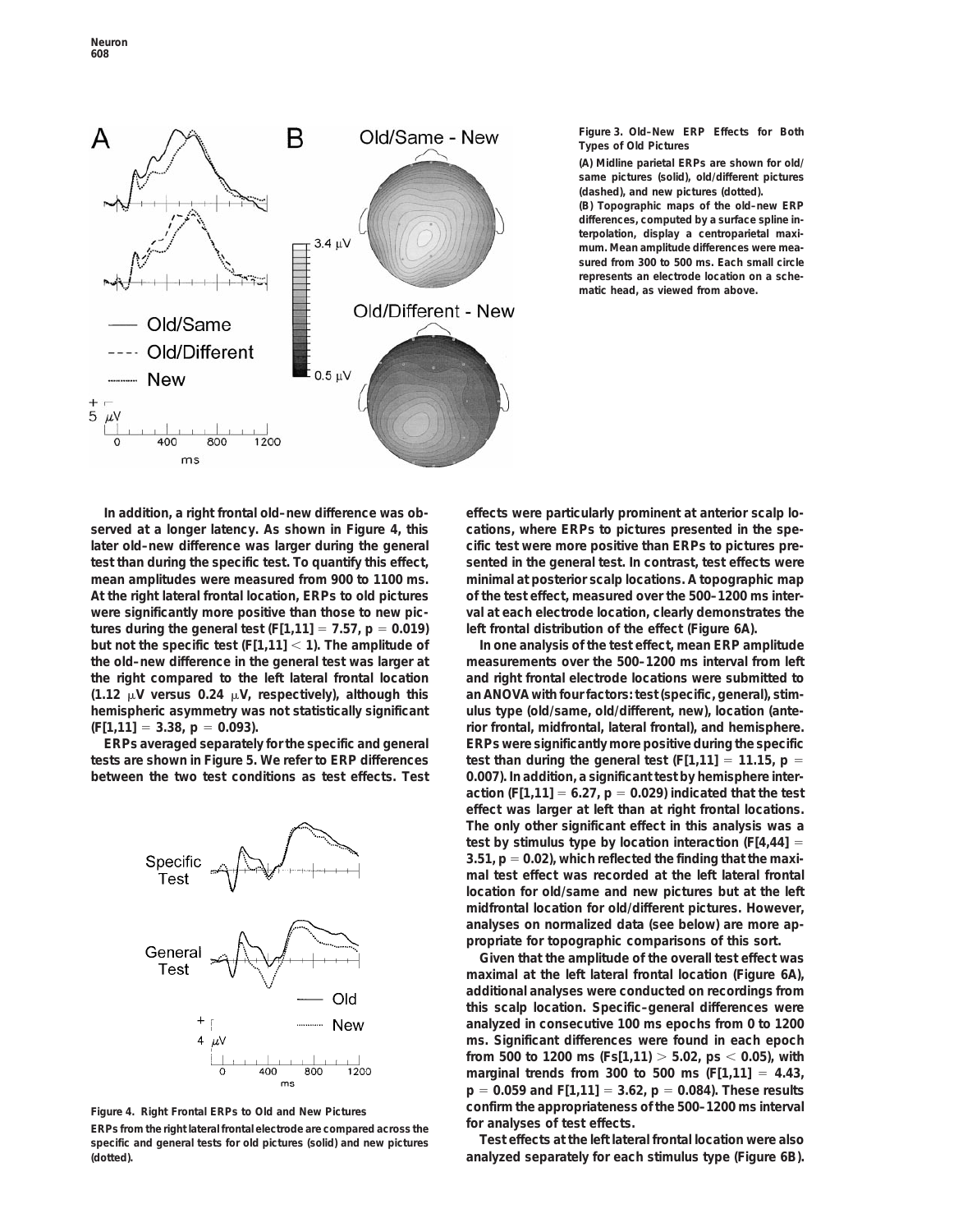

**Figure 5. ERPs during Specific and General Tests**

**ERPs from all scalp locations are arranged topographically, as viewed from above, with frontal locations at top. Solid lines show responses to pictures in the specific test; dotted lines show response to pictures in the general test.**

**A test by stimulus type ANOVA on mean amplitudes differ across stimulus type, and in analyses for the interfrom 500 to 1200 ms showed that ERPs were signifi- val from 300 to 500 ms, only the test effect for new** cantly more positive during the specific test than during pictures was significant  $(F[1,11] = 8.51, p = 0.014)$ . **the general test (F[1,11]** 5 **16.44, p** 5 **0.002). In addition, To determine whether the scalp topography of the a nonsignificant test by stimulus type interaction test effect differed across stimulus type, we conducted (F[2,22]** , **1) indicated that the magnitude of the test additional analyses using mean amplitude differences effect did not differ across stimulus type (in accord with from 500 to 1200 ms normalized by the vector length the nonsignificant test by stimulus type interaction in method (McCarthy and Wood, 1985). When all 21 electhe analysis of left and right frontal recordings reported trode locations were included, the stimulus type by locaabove). In addition, test effects were significant for each tion interaction was nonsignificant (F[20,220]** , **1). Likestimulus type tested separately (1.1** m**V for old/same, wise, when only the 6 left and right frontal electrode**  $F[1,11] = 5.17$ ,  $p = 0.044$ ; 1.4  $\mu$ V for old/different, locations were included, all interactions involving stimu- $F[1,11] = 11.71$ ,  $p = 0.006$ ; 1.3  $\mu$ V for new,  $F[1,11] = 5.05$ , lus type were nonsignificant (stimulus type by location



 $p = 0.045$ . The onset of the test effect appeared to  $F[4,44] = 1.43$ ,  $p = 0.26$ ; stimulus type by hemisphere

**Figure 6. Topography of the Test Effect, with Left Frontal ERPs for Each Stimulus Type**

**(A) The topographic map of the test effect, computed by a surface spline interpolation, displays a left frontal maximum. Mean amplitude differences were measured from 500 to 1200 ms. Each small circle represents an electrode location on a schematic head, as viewed from above.**

**(B) ERPs from the left lateral frontal electrode during the specific test (solid) and general test (dotted) for old/same, old/different, and new pictures. Test effects were apparent in the interval from 500 to 1200 ms for each stimulus type.**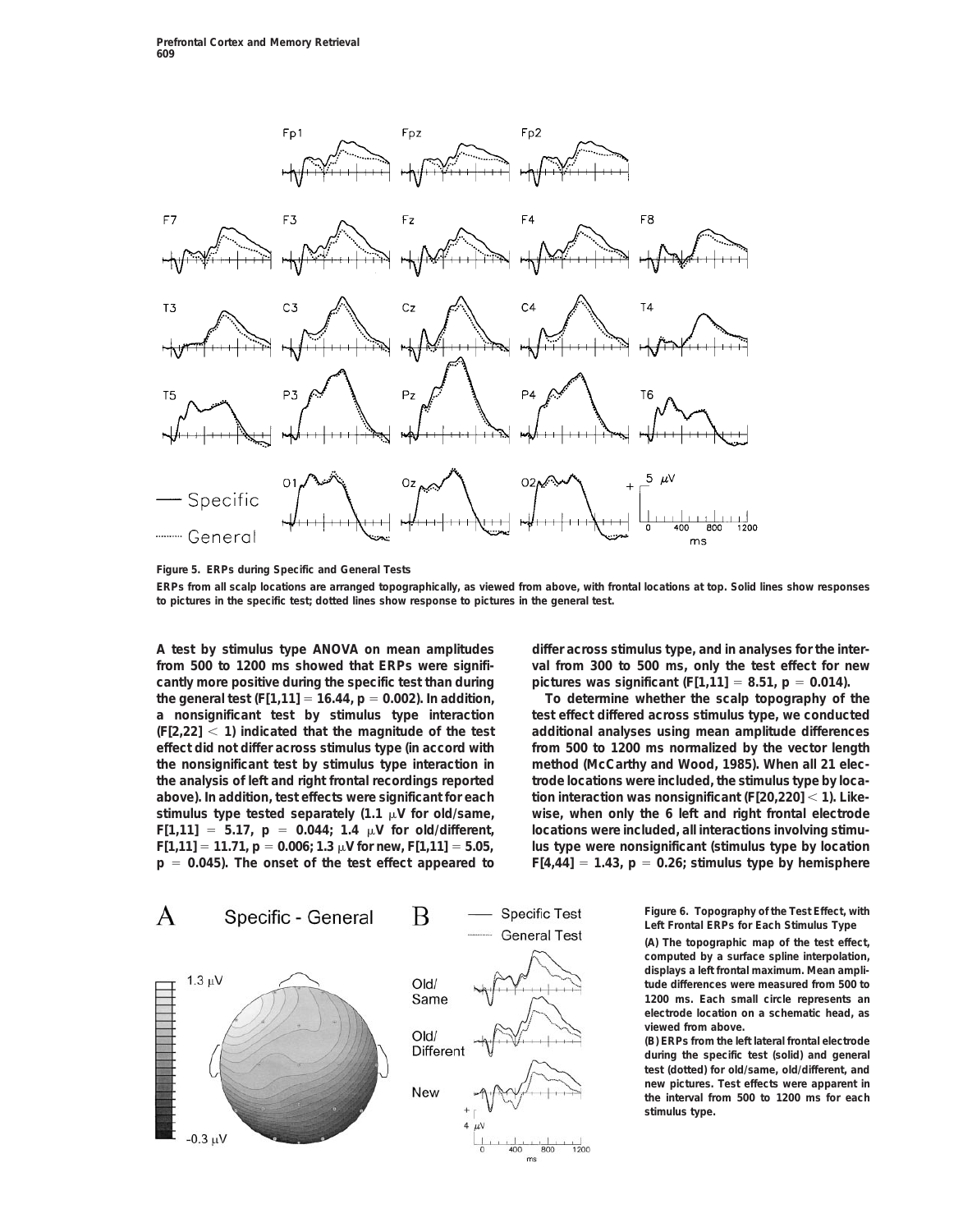**F[2,22]** 5 **1.39, p** 5 **0.27; stimulus type by location by Rugg, 1996, 1997a; Mark and Rugg, 1998; Wilding, 1999). hemisphere F[4,44]** , **1). Thus, frontal ERPs were more This evidence suggests that right prefrontal cortex plays positive during the specific test than during the general a role in the retrieval of specific perceptual information. test for old and new pictures, and the left frontal scalp However, it should be noted that right frontal old–new topography of the test effect did not differ reliably be- effects have also been reported in other studies that did tween the three stimulus types. not emphasize perceptually detailed retrieval (e.g., Allan**

**The purpose of this study was to determine the extent new effects were not observed (Wilding et al., 1995; to which frontal lobe activity during memory retrieval is Johnson et al., 1996; Senkfor and Van Petten, 1998). In modulated by (1) retrieval success and (2) retrieval effort. the present study, a right frontal old–new effect (Figure Consistent with previous results, we observed old–new 4) was apparent when retrieval of detailed perceptual will discuss these results first and then turn to the finding when retrieval of such information was necessary (spethat frontal brain potentials were modulated by the re- cific test). Collectively, these findings suggest that right trieval demands of the recognition test. frontal ERPs tend to differ between old and new items,**

**than for new pictures from 200 to 500 ms, maximal at lection. centroparietal scalp regions (Figure 2). The magnitude of this ERP difference was larger for old/same than for old/different pictures (Figure 3), paralleling the faster Frontal Test Effects** and more accurate recognition responses for old/same and more accurate recognition responses for old/same<br>than for old/different pictures (Table 1). ERP repetition<br>effects have been observed with various types of stimuli, in that responses in the specific test were more posi effects have been observed with various types of stimuli,<br>
in that responses in the specific test were more positive<br>
including drawings of objects (Kazmerski and Friedman,<br>
1997; Schloersheidt and Rugg, 1997), photographs

This effect was similar in time course and topography<br>to effects observed in other ERP studies of memory<br>(Wilding and Rugg, 1997a, 1997b: Allan and Rugg, pictures, because the probabilities of responding "old") **pictures, because the probabilities of responding "old" (Wilding and Rugg, 1996, 1997a, 1997b; Allan and Rugg, 1997; Duzel et al., 1997; Schloersheidt and Rugg, 1997; and "new" varied inversely between the two test condi-Trott et al., 1997; Donaldson and Rugg, 1998; Mark and tions. It is thus unlikely that differences in response Rugg, 1998; Wilding, 1999). In some experiments that probability had a significant influence on left frontal test reported a right frontal old–new effect, the test proce- effects. dure required retrieval of specific perceptual informa- We therefore interpret the ERP test effects as a reflection, and the magnitude of the effect was larger when tion of changes in strategic processing associated with this information was correctly remembered (Wilding and our manipulation of retrieval demands. The focal left**

**and Rugg, 1997; Schloersheidt and Rugg, 1997). Fur-Discussion thermore, in some studies in which retrieval of specific perceptual information was required, right frontal old– ERP effects that may reflect recollective processing. We information was not necessary (general test) but not but that this differential response is not specifically as-Parietal Old–New Effects**<br>We observed a larger positive response for old pictures and information that characterizes successful episodic recol-<br>mation that characterizes successful episodic recol**mation that characterizes successful episodic recol-**

Taces (Paller et al., 1999), anditory words (Senkfor and<br>
Yan Petten, 1998), and visual words (reviewed by Paller<br>
Yan Petten (Figure 6B), robust test ef-<br>
Yan Petten (1990, and visual words (reviewed by Paller<br>
Sign, 1995

Right Frontal Old-New Effects<br>
Brain potentials elicited by old pictures were also more<br>
positive than those elicited by new pictures from 900 to<br>
1100 ms, particularly at the right frontal scalp region.<br>
This effect was s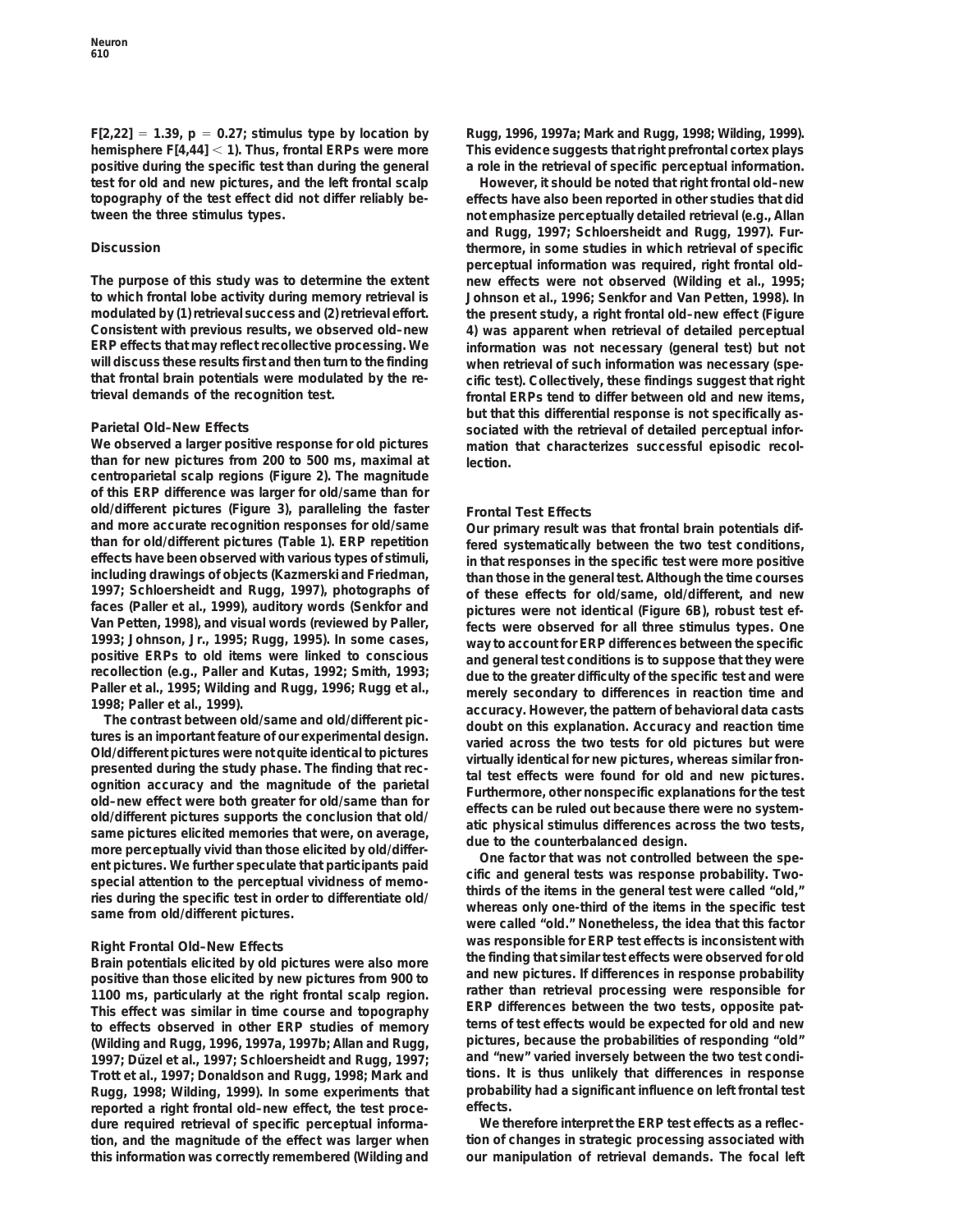**frontal topography of this ERP difference (Figure 6A) Results from neuroimaging and ERP studies suggest lends itself to the interpretation that it was produced that right prefrontal regions may be more active during by differential neuronal activity in left prefrontal cortex. episodic retrieval tasks than during other types of tasks Although our scalp ERP evidence on its own is ambigu- (Tulving et al., 1994; Buckner, 1996; Nyberg et al., 1996; ous with respect to intracranial electrical sources, the Ranganath and Paller, 1999). Therefore, it was surprising neuropsychological and neuroimaging findings discussed that ERP differences between the specific and general above provide additional evidence to support the hy- tests were left lateralized. However, in a recent review of pothesis that left prefrontal cortex is instrumental for neuroimaging studies of memory, Nolde and colleagues strategic retrieval processing. It is therefore reasonable (1998a) suggested that right prefrontal activity is sensito interpret the ERP test effects as an indication of re- tive to whether or not one is engaged in an episodic trieval processing resulting from left prefrontal activity. retrieval task, whereas left prefrontal activity is sensitive**

**frontal ERP differences related to the specificity of epi- from a recent event-related fMRI study directly linked sodic retrieval demands (Johnson et al., 1996; Senkfor left prefrontal activation with the specificity of recogniand Van Petten, 1998), but they also suggest that this tion testing (Nolde et al., 1998b). Participants in this prefrontal function applies to both old and new items. experiment studied words and pictures and then were Thus, our results favor the hypothesis that prefrontal scanned during recognition testing with words only. In involvement in episodic retrieval is not limited to the one test condition, participants made old/new judgretrieval of contextual information, and that at least ments; in another, they had to specify whether each some prefrontal regions are responsive to changes in word was studied as a picture, studied as a word, or retrieval effort. Retrieval effort probably encompasses previously unstudied. Results showed that left prefrontal multiple cognitive processes, and fortunately the design regions were more active during the specific recognition of the present experiment allows us to elaborate further condition than during the old/new recognition condition, on the specific types of processing implemented by whereas right prefrontal regions were activated equally prefrontal cortex in these circumstances. during the two test conditions. These findings reinforce**

**greater for memories elicited by old/same pictures than tween a recognition cue and retrieved information—a for memories elicited by old/different pictures. It follows process critical for accurate episodic recollection—relies that perceptual vividness would be a useful cue for dif- on neuronal activity in left prefrontal cortex. ferentiating old/same from old/different pictures in the specific test. We propose that retrieval effort associated Experimental Procedures with the ERP test effect may have consisted of at least** two factors. First, participants may have allocated more<br>attentional resources to processing specific perceptual<br>attributes of test items during the specific test than<br>during the general test. Second, participants may have **also maintained these perceptual details in working difficulties and two because of excessive eye and muscle artifacts). memory in order to evaluate a possible match with the results of memory retrieval. In order to make complex Stimuli memory attributions, as in the specific test, specific fea- Stimuli were derived from 300 pictures of objects used in previous** tures of the recollective experience must be actively<br>maintained and evaluated in working memory, thus de-<br>manding prefrontal resources (see Shimamura, 1996, for<br>and a long version (75% horizontal, 125% rertical scaling), **ing the role of prefrontal cortex in episodic memory with** were not used in this study). The average picture size was  $\sim$ 40 the idea that left prefrontal regions play a critical role  $mm \times \sim 40$  mm. **in the maintenance and manipulation of information in working memory (Goldman-Rakic, 1987; Fuster, 1989; Procedure**

**direct support for the idea that prefrontal regions are mental tasks. Stimuli were presented on a video monitor about 140 engaged in strategic processing in response to retrieval cm away. Responses were made with two buttons, one for each hand.** demands (Moscovitch, 1989; Shimamura, 1996). These The experiment consisted of 20 study test blocks. In each study<br>results complement findings from neuroimaging (Kapur<br>et al., 1995; Nyberg et al., 1995; Buckner et al., 199 **and suggest that this role is not contingent upon condi- the study phase was 630 ms. The picture was then replaced by a tions of successful retrieval. Left prefrontal cortex, in fixation cross. For each picture, participants were instructed to push**<br>**particular** appears to have contributed to strategic resection if the highest point on t

**the right and left frontal lobes in memory have been response. This study task was used to ensure that participants the focus of considerable controversy in recent years. encoded each drawing in a perceptually detailed manner. After the**

**Our results are consistent with previous reports of to the specificity of episodic retrieval. Moreover, findings We suggested above that perceptual vividness was our conclusion that evaluating the potential match be-**

**a similar view). This proposal integrates findings regard- in a total of 600 pictures (not including the original pictures, which**

Cohen and Servan-Schreiber, 1992; Petrides et al., 1993;<br>Cohen et al., 1996; D'Esposito et al., 1999).<br>In conclusion, our electrophysiological results provide<br>In conclusion, our electrophysiological results provide<br>In sche muscles and to avoid blinking or moving while performing the experi-

particular, appears to have contributed to strategic re-<br>trieval operations in the specific test.<br>Speculations about functional differences between<br>Speculations about functional differences between<br>of the highest point on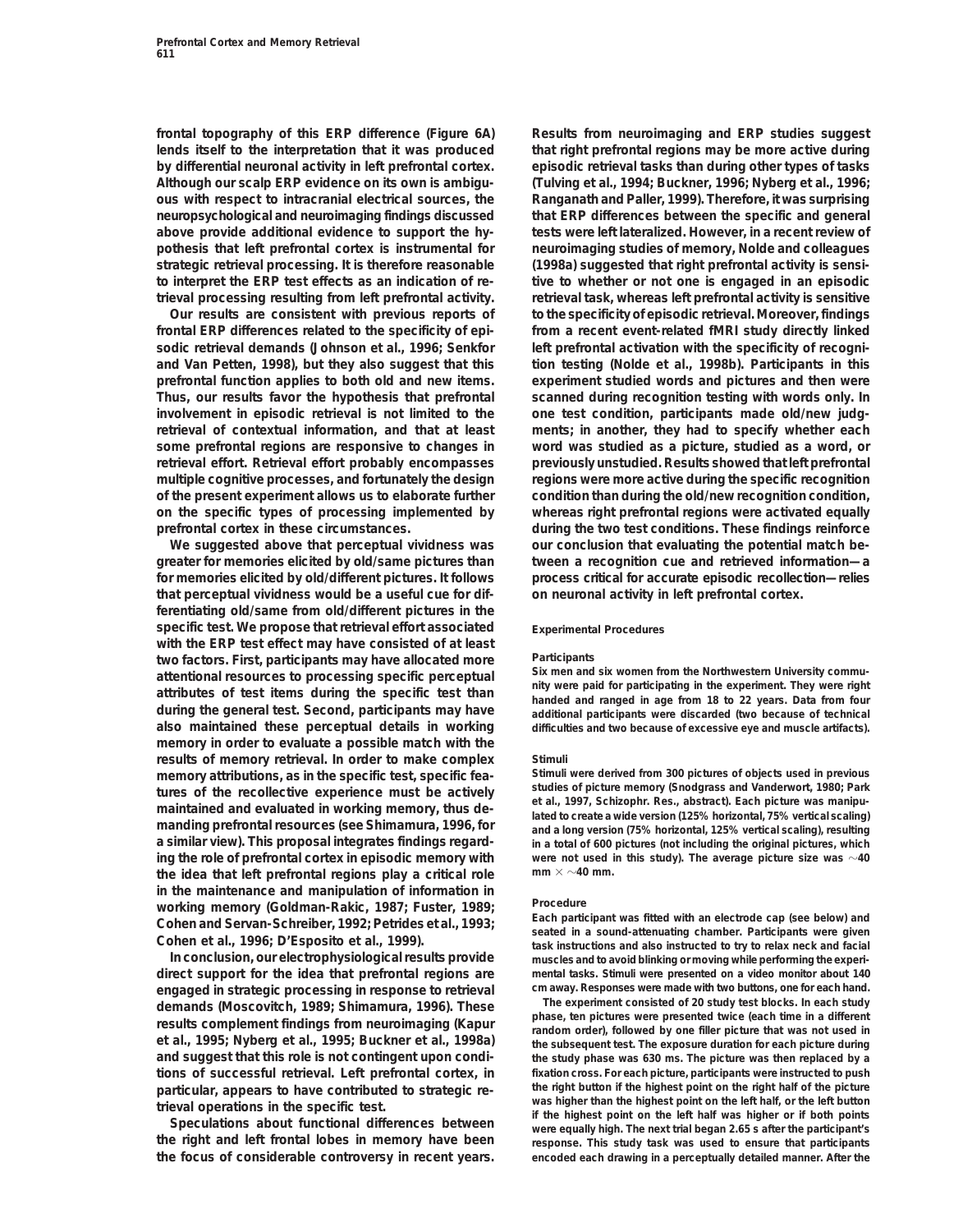**filler picture, a rectangle was shown on the screen, and the partici- References pant was asked if the last picture was wider than the rectangle. This procedure was used in order to minimize the contribution of Allan, K., and Rugg, M.D. (1997). An event-related potential study rehearsal on subsequent memory performance. Participants were of explicit memory on tests of cued recall and recognition. Neurothen given feedback on their performance during the study run and psychologia** *35***, 387–397.**

Fire each study phase, a cue was presented indicaling that the<br>test phase would be either a general test or a specific test. Partici-<br>pants were instructed that three types of pictures would be pre-<br>sented: pictures identi **pictures. In the general test, instructions were to endorse any version Buckner, R.L., Koustaal, W., Schacter, D.L., Wagner, A.D., and Roof a studied picture as "old" and to endorse previously unseen sen, B. R. (1998b). Functional–anatomic study of episodic retrieval pictures as "new." In the specific test, instructions were to endorse using fMRI.**<br> **pictures that were physically identical to ones that were studied as**  $\overline{a}$ **, 151–162. pictures that were physically identical to ones that were studied as** *7***, 151–162. "old" and to endorse modified and previously unseen pictures as Butters, M.A., Kaszniak, A.W., Glisky, E.L., Eslinger, P.J., and modified old pictures, and five new pictures. Each picture was pre- tients. Neuropsychology** *8***, 343–353.**

pseudorandom order, with the provision that there were no more<br>
than two consecutive blocks of either test type. The mapping of<br>
pictures to tests (specific versus general) and stimulus type (old/<br>
same versus old/differen **and "new") was also counterbalanced, resulting in 12 different coun- D'Esposito, M., Postle, B., Ballard, D., and Lease, J. (1999). Mainte-**

**trodes imbedded in an elastic cap at standard scalp locations (Fpz, ollection. Neuropsychologia** *36***, 377–395.** Fp1, Fp2, Fz, F3, F4, F7, F8, Cz, C3, C4, Pz, P3, P4, T3, T4, T5, T6,<br>
Ozzel, E., Yonelinas, A.P., Mangun, G.R., Heinze, H., and Tulving,<br>
Dazel, E., Yonelinas, A.P., Mangun, G.R., Heinze, H., and Tulving,<br>
for the three l **cordings were referenced to the left mastoid electrode, and the Gershberg, F.B., and Shimamura, A.P. (1995). Impaired use of orgareference was changed to the average of the left and right mastoid nizational strategies in free recall following frontal lobe damage. recordings offline. Trials containing artifacts due to eye movements Neuropsychologia** *13***, 1305–1333.**

**correct trials might have introduced additional differences between Incisa della Rochetta, A., and Milner, B. (1993). Strategic search and the tests, based on the following reasoning. We assume that recol- retrieval initiation: the role of the frontal lobes. Neuropsychologia lection varies across trials in both test conditions and that correct** *31***, 503–524.** responses on the specific test tend to require stronger recollection<br>than on the general test. Excluding incorrect trials might thereby<br>exaggerate the difference between conditions by excluding a<br>greater proportion of weak

Memory Lab for helpful comments; Brian Gonsalves for assistance<br>
with data analysis and interpretation; Sohee Park for providing stime<br>
uli; and Vlad Bozic, Ted Whalen, and Shishin Yamada for technical<br>
uli; and Vlad Bozic **250–257. support. This work was supported by grant NS34639 from the National Institute of Neurological Disorders and Stroke to K. A. P. and by Johnson, R., Jr. (1995). Event-related potential insights into the neu-**

**Received September 25, 1998; revised February 11, 1999. pp. 135–164.**

allowed a moment to blink or stretch if necessary. The average<br>delay between the last study picture and the test phase was  $\sim$ 1<br>min.<br>After each study phase, a cue was presented indicating that the<br>After each study phase,

Schacter, D.L. (1994). Recency discrimination deficits in frontal pa-

sented for 300 s and then replaced by a fixation cross. The next<br>trial began 2.65 ms after the participant's response.<br>The specific and general study test blocks were presented in a<br>pseudorandom order, with the provision t

**terbalancing combinations, one for each participant. nance versus manipulation of information held in working memory: an event-related fMRI study. Cogn. Brain Res., in press.**

**ERP Recording and Analysis Donaldson, D.I., and Rugg, M.D. (1998). Recognition memory for <b>Electroencephalographic recordings** were made from 21 tin elec-<br> **Donaldson, D.I., and Rugg, M.D. (1998). Recognition memory for** new associations: electrophysiological evidence for the role of rec-

were excluded prior to averaging (mean = 12%, SEM = 3%). Statistical analyses were conducted using the 0.05 alpha level, with the<br>
Huynh-Feldt correction when appropriate.<br>
Huynh-Feldt correction when appropriate.<br>
Reporte

**was the same. Johnson, M.K., Hashtroudi, S., and Lindsay, D. (1993). Source monitoring. Psychol. Bull.** *114***, 3–28.**

**Acknowledgments Johnson, M.K., Kounios, J., and Nolde, S.F. (1996). Electrophysiological brain activity and memory source monitoring. Neuroreport The authors would like to thank the members of the Northwestern** *<sup>7</sup>***, 2929–2932. Erratum: Neuroreport** *<sup>8</sup>***, 1317–1320.**

**a Dissertation Year Fellowship from Northwestern University to C. R. robiology of memory systems. In Handbook of Neuropsychology, Volume 10, F. Boller and J. Grafman, eds. (Amsterdam: Elsevier),**